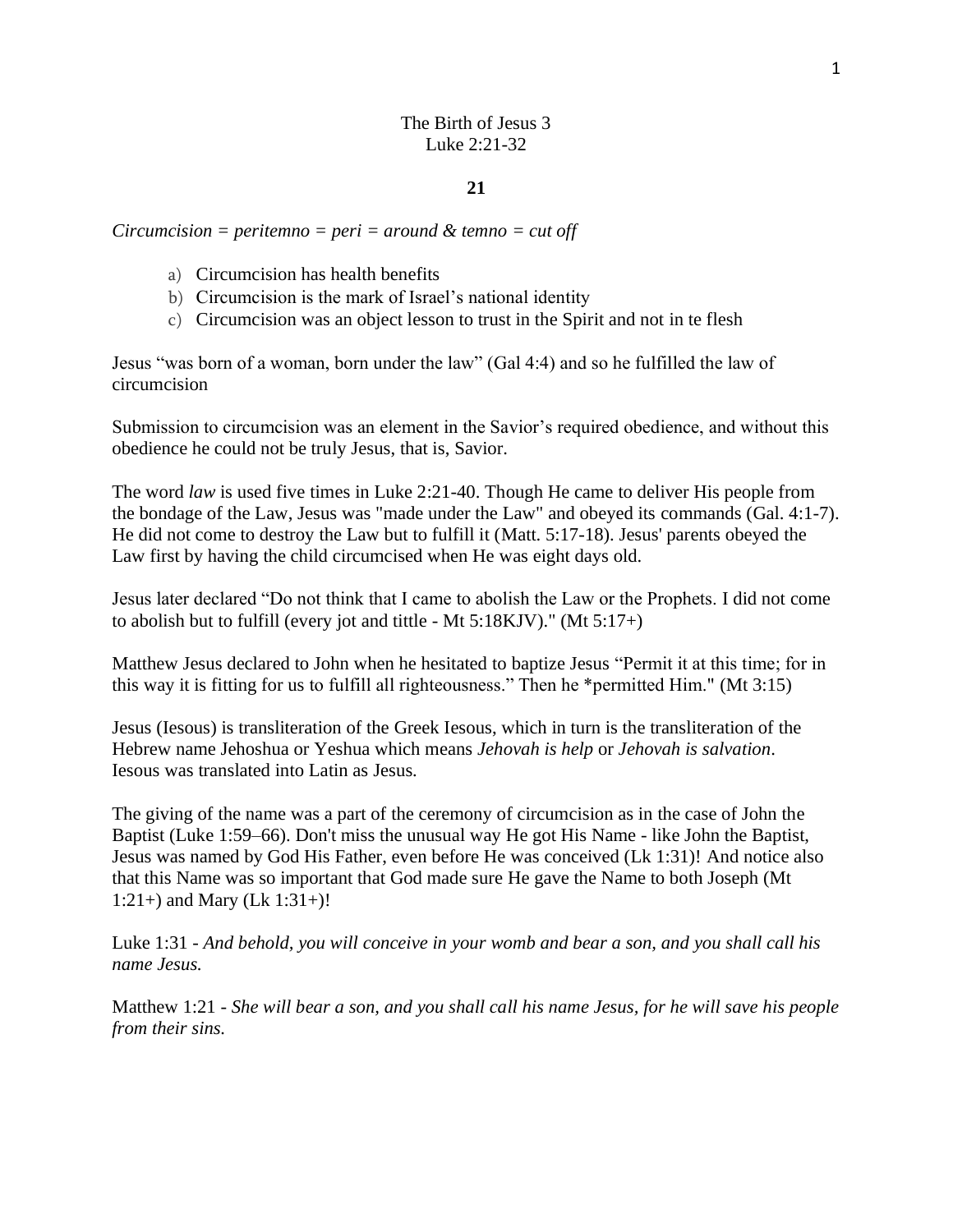*For He who knew no sin, and who never was to know sin, was already in His circumcision made sin for us. He was not so much as eight days in this world till He began to be numbered with the transgressors.*

Alexander Whyte

*Our Saviour put Himself under the law for our sakes, and in every jot and tittle He observed it. So we are delivered from its dominion; for if Christ has fulfilled the law on our account, it has no more claim upon us. "Ye are not under the law, but under grace." (Ro 6:14)* Charles Spurgeon

### **22**

*And when the time came for their purification according to the Law of Moses, they brought him up to Jerusalem to present him to the Lord*

*Purification = katharismos from katharizo = to cleanse (catharsis)* 

He was circumcised 8 days after birth but brought to the Temple for purification 40 days after birth.

After the days for Mary's purification were completed and she was again permitted to enter the temple. After the birth of a boy child, a woman was considered unclean for forty days or eighty days if it was a girl infant. Mary could otherwise engage in normal activities, but she could not take part in any of the Jewish religious ceremonies because she was considered ceremonially unclean.

*Present = (paristemi from para = near, beside + histemi = place, set) literally means to place or set beside or near and hence to place at someone's disposal.*

*Paristemi* in the Septuagint was used as a technical term for priest's placing the offering on the altar. This act conveyed the general idea of surrendering or yielding up which Paul picks up on in

Romans 12:1 – "*Therefore I urge you, brethren, by the mercies of God, to present (paristemi) your bodies a living and holy sacrifice, acceptable to God, which is your spiritual service of worship."*

The purification involved 3 elements:

- a) Mary's purification (Lev 12:6–8), which involved a sacrifice being offered at the Nicanor Gate in the court of the women;
- b) the redemption of the firstborn son (Ex 13:1–2), which involved five shekels (Nu 3:47–48) and which Luke did not mention;
- c) and the consecration of the firstborn son (cf. 1 Sa 1:11, 22, 28).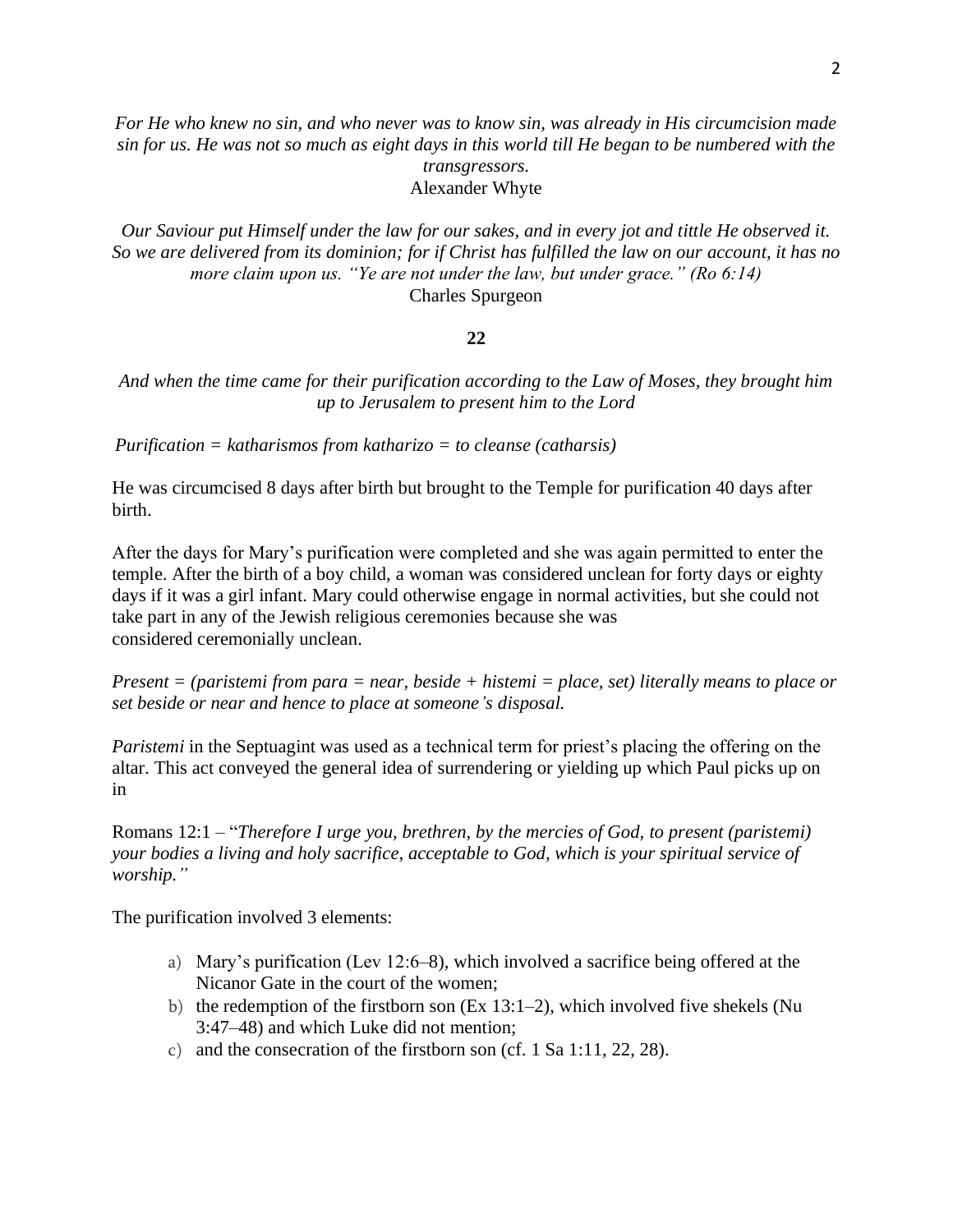## *Lord <sup>23</sup> (as it is written in the Law of the Lord, "Every male who first opens the womb shall be called holy to the Lord")*

Ex 13:12 - *You shall devote to the LORD the first offspring of every womb, and the first offspring of every beast that you own; the males belong to the LORD.*

The unusual choice of words in this passage reflects the connection with the deliverance of the firstborn in the exodus when the Lord passed over the Israelites (Ex 12:12, 23). Here the Law said, "you will cause to pass over to Yahweh."

The word law occurs in this chapter five times; oftener than in all the rest of this Gospel put together. Luke emphasizes the fact that Jesus" was made under the law" (Galatians 4:4), and accordingly elaborates the details of the fulfilment of the law by the parents of both John and Jesus.

The underlying idea of the redemption ritual was this: in the night of Israel's deliverance from "the house of bondage" all firstborn Egyptians were slain (Exod. 12:29). However, in God's holy sight not only the Egyptians but also the Israelites had forfeited their lives. In place of death God was willing to accept from the tribe of Levi lifelong service in the tabernacle or (later) temple, and from the firstborn of the other tribes five shekels, as a symbolic offering, a confession, as it were.

The dedication was not a redemptive act which cleansed from sin but an act of setting someone aside for a special purpose.

### **24**

*and to offer a sacrifice according to what is said in the Law of the Lord, "a pair of turtledoves, or two young pigeons.*

Mary offers a pair of turtle doves, one of which is for a sin offering and the other for a burnt offering. The fact that she offers the doves shows that Joseph and Mary are the poorest of the poor, for which this was allowable.

The bringing of two turtledoves or two young pigeons

- a) one for a burnt offering  $[cf Lev 1:3+]$  $[cf Lev 1:3+]$  This is for Jesus
- b) the other for a sin offering [cf Lev 4:3, [8,](https://biblia.com/bible/nasb95/Lev%204.8) [14\)](https://biblia.com/bible/nasb95/Lev%204.14) This is for Mary

This not only emphasizes the poverty of Mary and Joseph, but it also shows that Mary did not consider herself to be sinless. Having made her offering, Mary was once again ceremonially clean.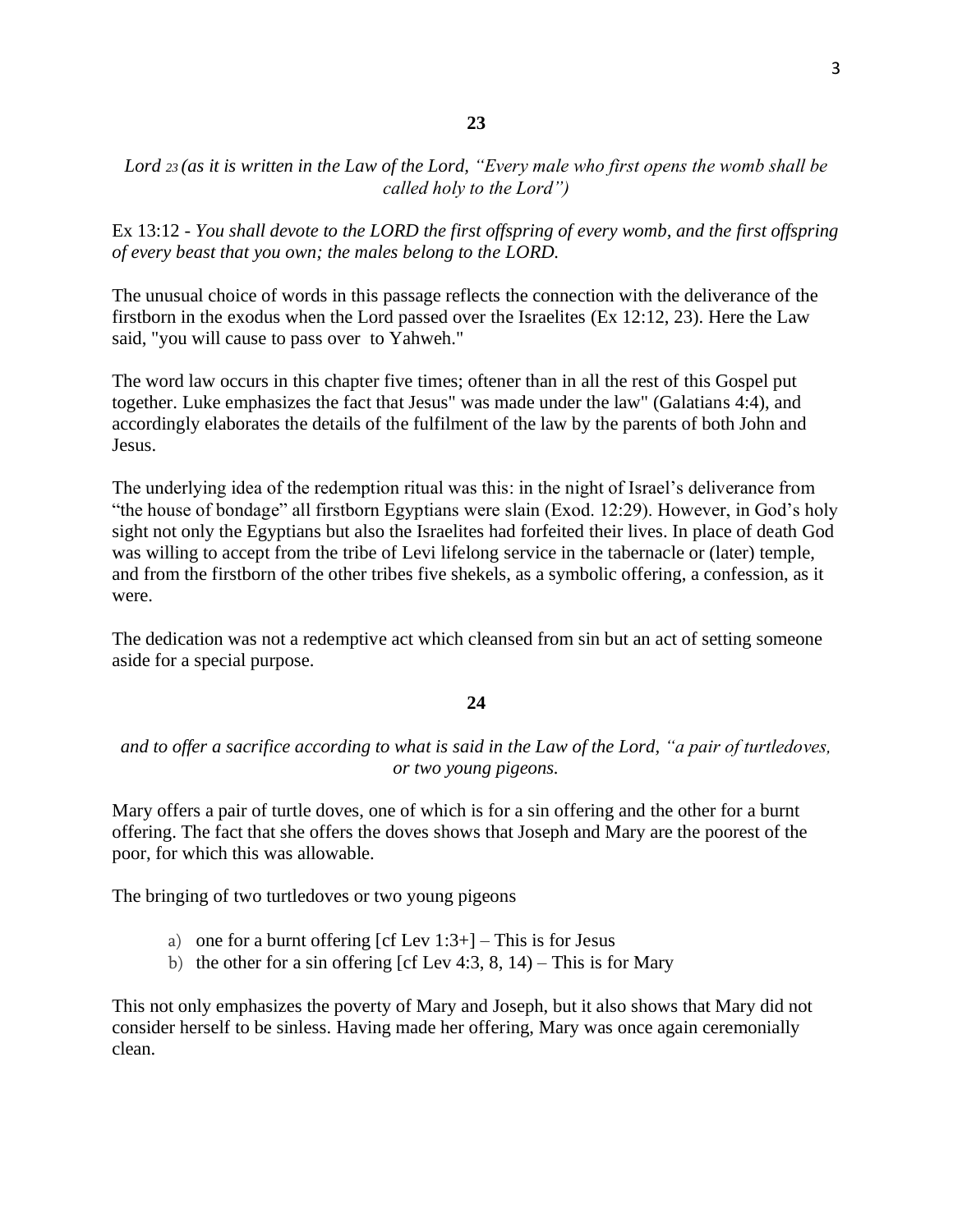John MacArthur makes the interesting observations that Mary's offering of two birds "indicates that they had not yet seen the wise men (Mt. 2:11) since the valuable gifts they brought would have allowed Joseph and Mary to afford a lamb for the sacrifice.

## **25**

# *Now there was a man in Jerusalem, whose name was Simeon, and this man was righteous and devout, waiting for the consolation of Israel, and the Holy Spirit was upon him.*

Simeon and Anna, like Zacharias and Elizabeth, were a part of the faithful Jewish remnant that eagerly looked for their Messiah

Simeon was described as righteous as were Mary's husband Joseph [\(Mt. 1:19\)](https://biblia.com/bible/nasb95/Matt.%201.19), Mary herself, Zacharias and Elizabeth (Luke 1:[6+\)](https://www.preceptaustin.org/luke-1-commentary#1:6) and Joseph of Arimathea (Lk 23:5[0+\)](https://www.preceptaustin.org/luke-23-commentary#23:50). In our modern vernacular of the use of "righteous" we would say "Simeon was saved." Simeon was justified by grace through faith in the Messiah.

- a) Righteous is his character before God and men.
- b) Devout is his character before God with the idea of reverent and careful about his spiritual life.

While you can skim over these two words in a flash, they reflect a lifetime of cultivation. No one accidentally becomes righteous and devout. Simeon cultivated his walk with God.

Righteous *[dikaios](http://www.preceptaustin.org/titus_17-8#just) from dike = right, just. It* defines that which is in accordance with high standards of rectitude. It is that which is in right relation to another and so in reference to persons defines the one who is morally and ethically righteous, upright or just. Luke uses this same adjective in the previous chapter to describe Zacharias and Elizabeth, parents of John the Baptist

They were both righteous (dikaios) in the sight of God, walking blamelessly in all the commandments and requirements of the Lord. [\(Lk 1:6\)](https://biblia.com/bible/nasb95/Luke%201.6)

In Romans 3:25 it is used of God's passing "over the sins previously committed" as described in

Righteous could have two meanings and probably both are intended in this description of Simeon

- a) declared righteous by faith, justified by faith and/or
- b) practical righteousness, manifesting a daily walk of holiness, growing in grace, exhibiting progressive sanctification.

*Devout = eulabes from eu = well + lambano = to take hold means literally taking hold of well*  ("carefully and surely") and hence a circumspect or cautious person who takes hold of things carefully. He/she is.cautious, reverent, devout, pious.

In the NT the idea is God-fearing, sometimes translated "God-fearing" because it shows aweinspired fear that reveres what is sacred, i.e. "godly respect" for the things of God.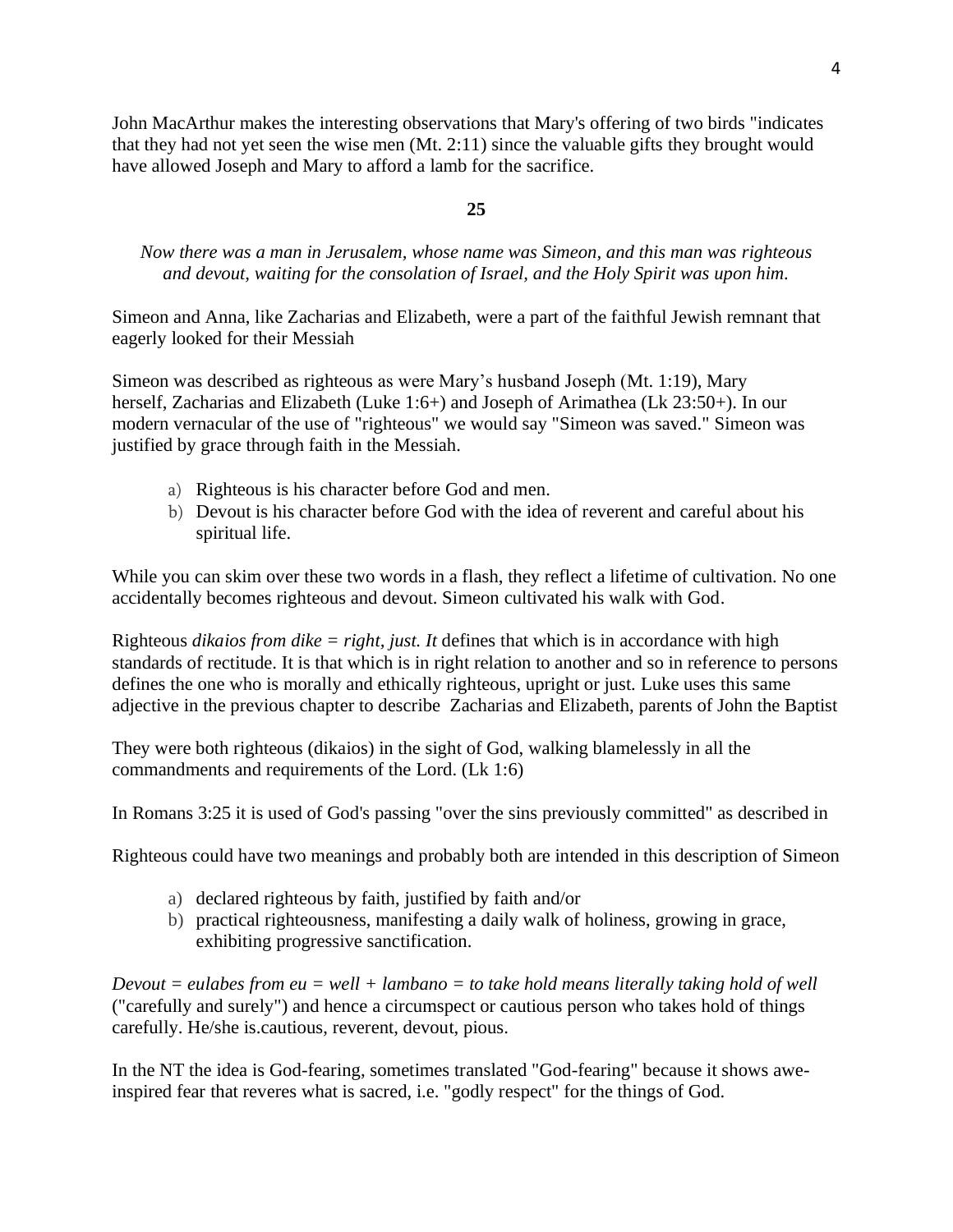*Eulabēs* especially suggests piety in the inner being (the soul), defining a devout attitude towards God (His Word).

*Looking = prosdechomai from pros = in compound Greek words implies motion or direction toward = a deliberate and ready reception;* to accept favorably, to receive one into intercourse/companionship, to give access to oneself or receive to oneself.

*Prosdechomai means to receive one coming from some place and so to welcome with friendliness* (Ro 16:[2+,](http://www.preceptaustin.org/romans_16_word_studies#16:2) Phil 2:2[9+\)](https://www.preceptaustin.org/philippians_228-30#2:29). This great Greek verb describes one who is waiting for something (in the present context Someone) with a sense of expectancy

Romans 16:1-2 - *I commend to you our sister Phoebe, a servant of the church at Cenchreae, <sup>2</sup> that you may welcome her in the Lord in a way worthy of the saints,*

*I never begin my work in the morning without thinking that perhaps he may interrupt my work and begin his own. I am not looking for death, I am looking for Him.* G. Campbell Morgan

*The consolation of Israel* = the Messianic hope. It is a name for the Messiah.

*Consolation = paraklesis = para – side of & kaleo = call. Called alongside to help.*

*Paraklesis* is used in Luke 2:25 "in an eschatological (prophetic) sense...i.e., Messianic salvation....In later times Jews occasionally called the Messiah himself  $\alpha$ ם = 'Comforter'."

This is important because this same Hebrew noun (מְםֵחַנ =Comforter) is used in the lament of the city of Jerusalem after her destruction and the departure of Yahweh from the Temple (final destruction by Babylon in 586 BC).

In this tragic setting the Spirit inspires Jeremiah to record these words as if spoken by the desolate city *""For these things I weep; My eyes run down with water; Because far from me is a COMFORTER…*

מֵנְחֵם; [Lxx](http://www.preceptaustin.org/greek_to_me#sept) = parakaleo which is in same word family as paraklesis), One who restores my soul.)

*"…My children are desolate Because the enemy has prevailed."* [\(Lam 1:16\)](https://biblia.com/bible/nasb95/Lam%201.16)

It is as if Simeon picks up the centuries old lament of ancient Jerusalem as he daily scans the horizon in search of the Comforter!

> *Come, thou long expected Jesus, born to set thy people free; from our fears and sins release us, let us find our rest in Thee.*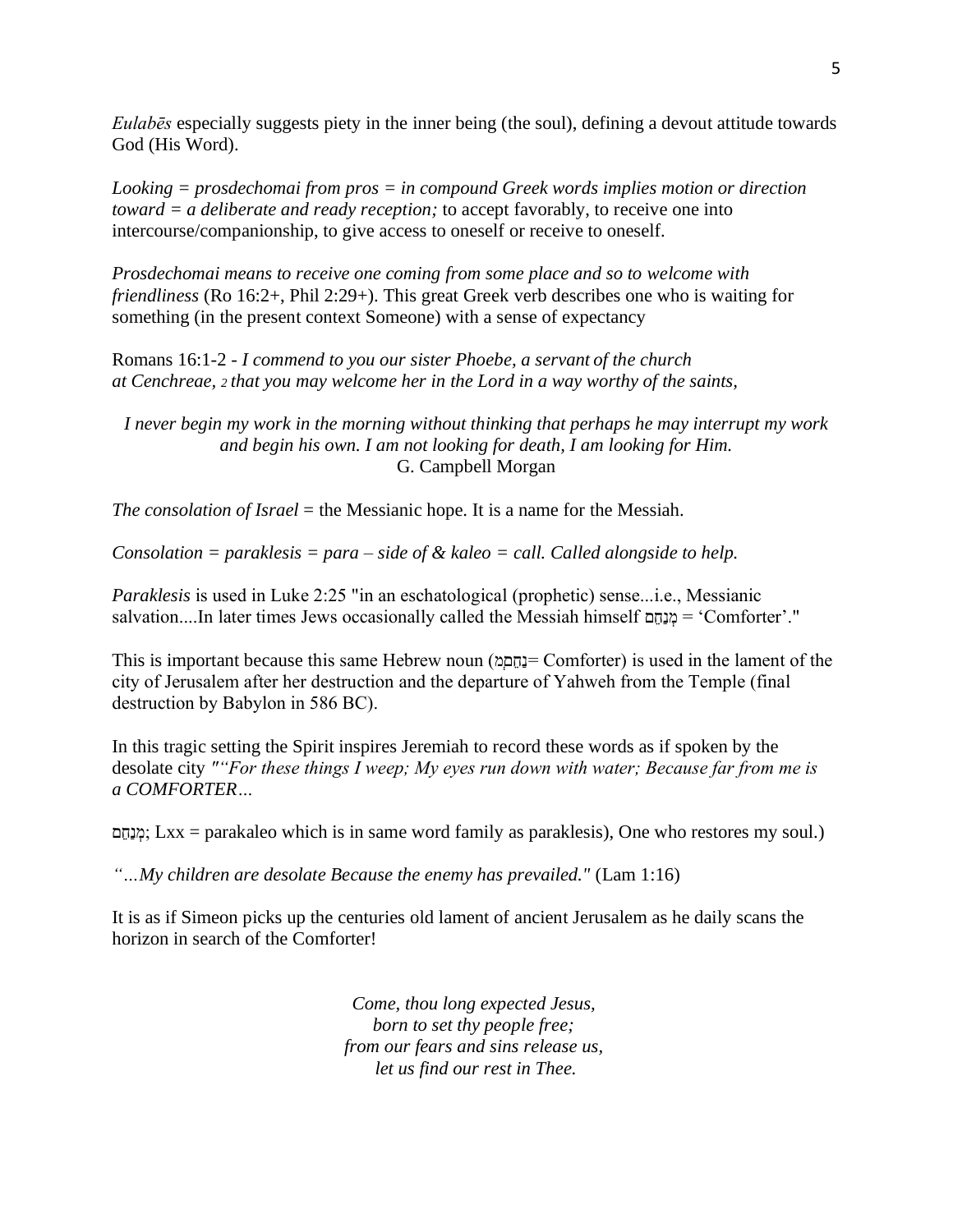*Israel's Strength and Consolation, Hope of all the earth Thou art; Dear Desire of every nation, Joy of every longing heart.* Charles Wesley

*Beloved, that is enough of a biography for any one of us. If, when we die, so much as this can be said of us—*

- *our name—*
- *our business, "waiting for the consolation of Israel"*—
- *our character, "just and devout"—*
- *our companionship, having the Holy Ghost upon us—*

*that will be sufficient to hand us down not to time, but to eternity, memorable amongst the just, and estimable amongst all them that are sanctified.* Charles Spurgeon

### **26-29**

### **30**

*for my eyes have seen your salvation*

Genesis 49:18 - *I wait for your salvation, O LORD.*

*Salvation = Jeshua = Jesus = soteria = deliverance, preservation*

#### **31**

*that you have prepared in the presence of all peoples,*

*Prepared = hetoimazo = to ready beforehand for some purpose*

*Presence = prosopon = pros = towards Y& ops = eye – literally, "before the eyes of all."*

### **32a**

*a light for revelation to the Gentiles*

*Revelation = apokalupsis = apo = from & kalupto = to cover or conceal*

*Apokalupsis* conveys the idea of "taking the lid off" and means to remove the cover and expose to open view that which was heretofore not visible, known or disclosed. It means to make manifest or reveal a thing previously secret or unknown. It describes removing of a veil (an unveiling) or covering thus exposing to open view what was concealed. In all its